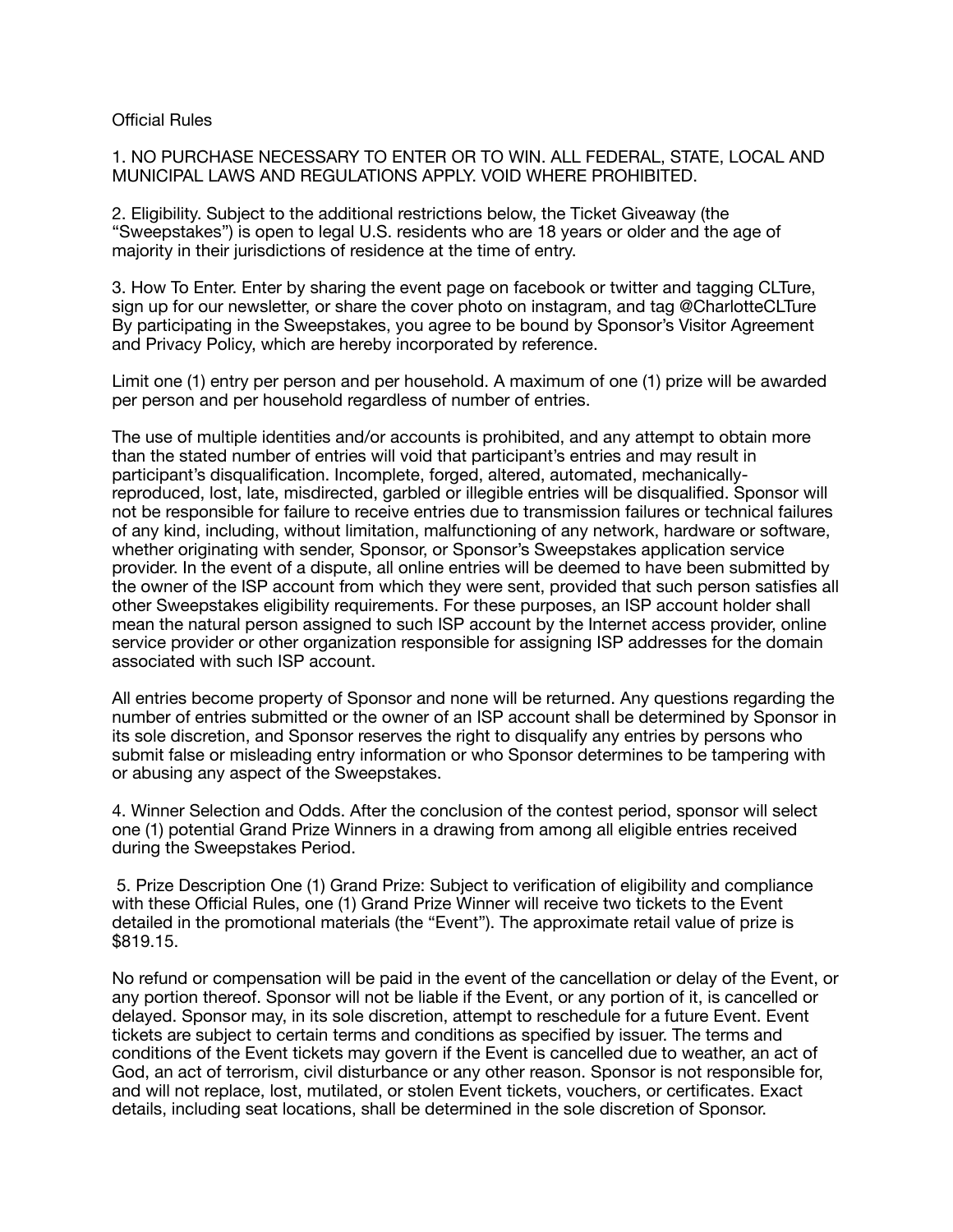6. Winner Notification and Acceptance. Potential winners will be notified after the conclusion of the Sweepstakes Period at the telephone number, email address or social media account submitted.

In order to claim the prize, the potential winner must respond to Sponsor's notification within forty-eight (48) hours of notice or attempted notice and confirm they will be able to attend the event.

Sponsor's inability to reach a potential winner after a reasonable (as solely determined by Sponsor) effort has been made, the failure of a potential winner to timely respond to a prize notification, the return of any prize notification as undeliverable, the inability of winner and his/ her guest to travel within the time period specified by Sponsor, and/or a potential winner's failure to comply with any term or condition of these Official Rules may, in Sponsor's sole discretion, result in the potential winner's disqualification and the selection of a substitute winner by a random drawing from among all remaining eligible entries received during the Sweepstakes Period. Sponsor will conduct up to three (3) alternate drawings, after which the prize will remain unawarded.

## A PARTICIPANT IS NOT A WINNER OF ANY PRIZE UNLESS AND UNTIL SPONSOR HAS COMPLETED ITS VERIFICATION OF PARTICIPANT'S ELIGIBILITY.

A winner may waive the right to receive a prize. Prizes are non-assignable and nontransferable and cannot be redeemed for cash. No substitutions allowed by winner. Prizes and individual components of prize packages are subject to availability. Sponsor reserves the right to substitute prizes or components of prize packages with a prize or component of equal or greater value. Winner is solely responsible for reporting and payment of any taxes on a prize. Winners are solely responsible for all federal, state and local taxes on prize value and, as applicable, will be issued an IRS Form 1099 based on the prize value determined by Sponsor. Prizes not won and claimed by eligible winners in accordance with these Official Rules will not be awarded and will remain the property of Sponsor.

 7. Publicity. Except where prohibited, acceptance of any prize constitutes the winner's irrevocable consent to the publication or other use by Sponsor and its licensees of his or her name, biographical information and likeness in any media, including the Internet, for any commercial, publicity or promotional purpose, without limitation, review or approval, or additional compensation.

8. Participation. By participating, participants agree to be bound by these Official Rules and the decisions of Sponsor and any Sweepstakes judges or administrators selected by Sponsor, which are final and binding in all respects. Sponsor reserves the right to disqualify persons found tampering with or otherwise abusing any aspect of this Sweepstakes as solely determined by Sponsor. In the event the Sweepstakes is compromised a virus, non-authorized human intervention, tampering or other causes beyond the reasonable control of Sponsor which corrupt or impair the administration, security, fairness or proper operation of the Sweepstakes, Sponsor reserves the right in its sole discretion to suspend, modify or terminate the Sweepstakes. Should the Sweepstakes be terminated prior to the stated expiration date, Sponsor reserves the right to award prizes based on the entries received before the termination date. Proof of sending or submission of an entry will not be deemed proof of receipt by Sponsor.

9. Release. BY PARTICIPATING IN THE SWEEPSTAKES, EACH PARTICIPANT AGREES TO FULLY RELEASE, FOREVER DISCHARGE AND HOLD HARMLESS SPONSOR, CLTURE LLC, ADVERTISING/PROMOTION AGENCIES, AND PRIZE SUPPLIERS AND EACH SUCH COMPANY'S OFFICERS, DIRECTORS, EMPLOYEES, AGENTS, REPRESENTATIVES, AND